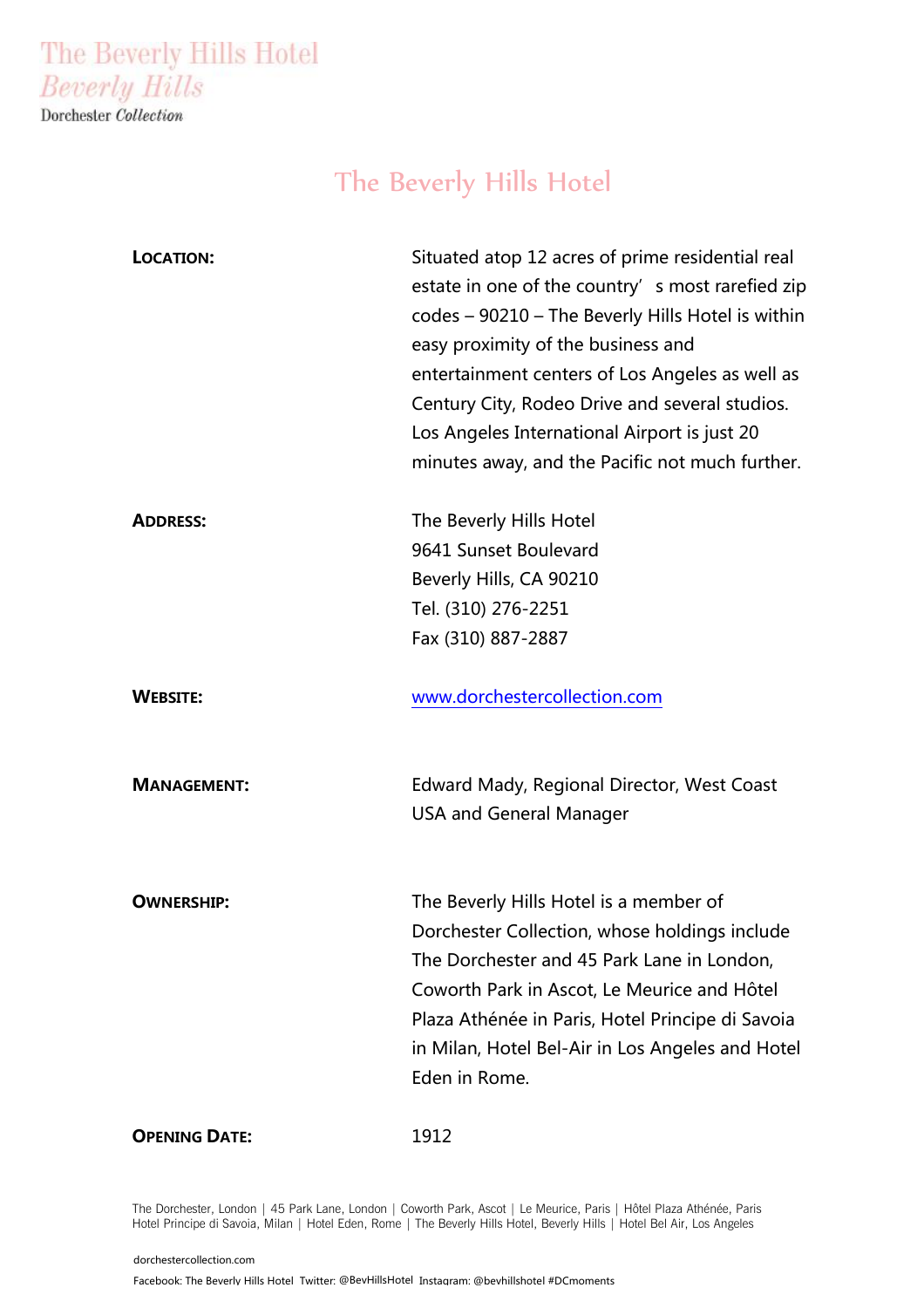**DESCRIPTION:** For nearly a century, The Beverly Hills Hotel has been *the* spot for Hollywood's brightest lights to socialize by the pool or romance in cozy private bungalows, while studio moguls and heavy-hitting financiers complete deals in the Polo Lounge. The hotel offers the ambiance of a relaxed resort with lush, fragrant gardens, palmlined poolside atmosphere, beautiful guestrooms, and public areas reminiscent of timeless Hollywood glamour. Today, every visitor to "The Pink Palace" is pampered like a celebrity. With an ideal location on Sunset Boulevard, steps away from Rodeo Drive, in one of the nation's most coveted Zip Codes – 90210 – The Beverly Hills Hotel is whatever a guest wishes it to be. It can be a place to see and be seen, to catch glimpses of famous faces, or to revel in splendid luxury. In 1949, architect Paul Revere Williams designed the Hotel's Crescent Wing and oversaw the redecoration of The Polo Lounge, The Fountain Coffee Shop, and the lobby in the distinctive pink and green motifs of today.

> With superlative service, a location offering privacy in the heart of a city, and enduring and dramatic beauty that, thanks to a recent restoration that remained faithful to the Hotel's architectural and interior design traditions, is more captivating than ever.

**DECOR:** A combination of Art Deco and '40s-style Hollywood glamour. The lobby area, which one writer described as a "symphony of curves," makes a dramatic design statement. A Venetian glass chandelier throws soft light upon the goldleaf ceiling and carpets below. Banana palms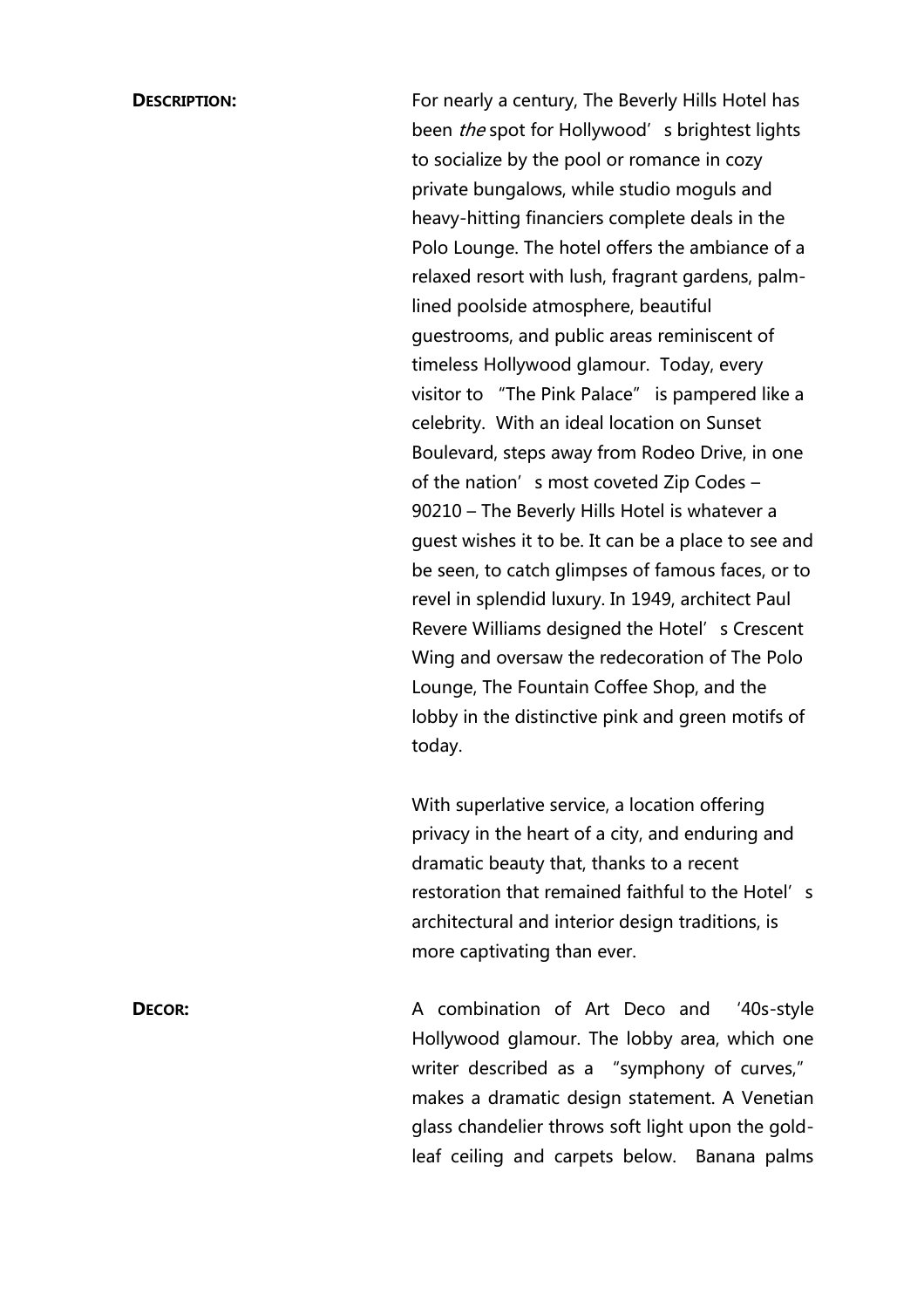encircle the lobby and distinctive accents inspire the banana-leaf motifs entwined in pink ribbon in the carpet. Other public areas and details are also magnificent, notably the grand staircase with custom-designed rail of dark Verde metal with gold-leaf accents, which spirals downward toward the Crystal Ballroom.

Specially commissioned artwork throughout the Hotel follows a garden theme of bringing the outdoors in. The lobby showcases four largescale photographic studies of roses, calla lilies, tulips and anthuriums.

**GUEST ROOMS AND SUITES:** The hotel has 208 guestrooms and suites, including 23 one-of-a-kind bungalows. The two presidential bungalows feature private pools and nearly 5,000 square feet of indoor/outdoor living space, creating the largest and most prestigious suites in Los Angeles.

> Designed exclusively to enhance the feeling of effortless and modern Californian style while maintaining the property's existing residential feel, new rooms showcase furnishings with luxurious materials such as soft leather and rich mohair in shades of cream and taupe, accented with the hotel's signature pink and green colors. Walnut, ebonized oak, and parchment lacquered furniture add depth to each room's ambience while custom, antique bronze lighting fixtures cast an inviting light. Sophisticated new features and amenities include B&O TVs with integrated technology and illuminated mirrors with built-in televisions.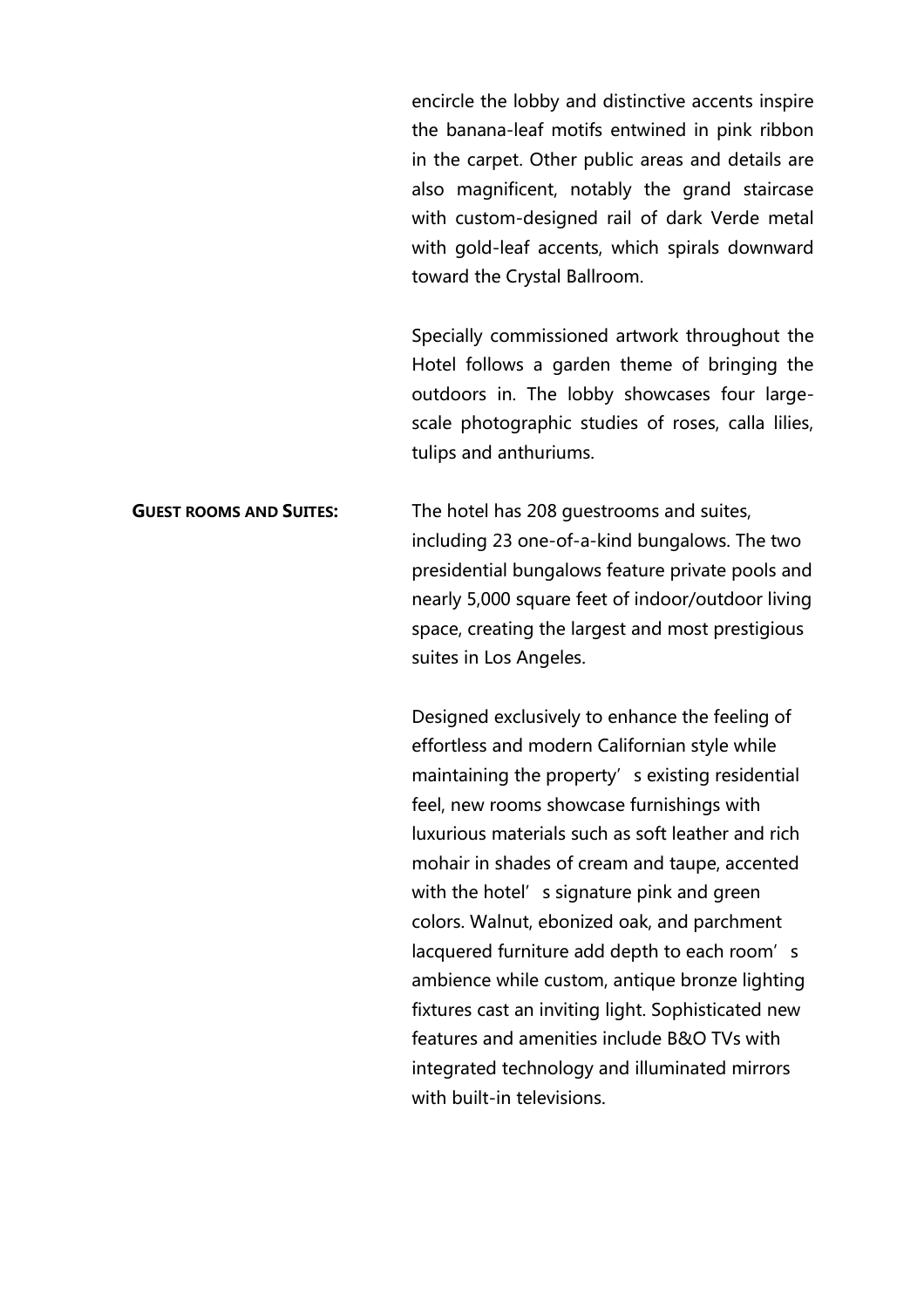Each guest room features an oversized walk-in closet and bathroom, with a third of the rooms featuring balconies, fireplaces, terraces or patios.

The 23 bungalows unfold like individual homes, each with separate entrances, living room, dining room, wood-burning fireplace, and a distinct configuration and décor, including one-of-akind furnishings and luxury materials including granite and marble. Many of the bungalow suites are outfitted with piano, Jacuzzi tub, silk bathrobes and treadmill. Many also have interesting histories: Liz Taylor honeymooned with six of her eight husbands in the bungalows, and Marilyn Monroe and Marlene Dietrich, among others, bunked in bungalows. Bungalow 5, the four-bedroom Presidential Bungalow, offers a private lap pool built in 1991 for frequent guest Walter Annenberg. The famed Bungalow 8 nightclub in New York was inspired by the bungalow suites with interiors replete with palm trees and poolside murals.

# **DINING AND ENTERTAINMENT:**

### **The Polo Lounge**

Known as Hollywood's commissary and the epicenter of power dining in LA, the Polo Lounge has been the favorite spot for generations of stars and Hollywood deal-makers. From Charlie Chaplin's favorite table #1, to the Rat Pack's late night drinking bouts, the iconic room's 75 year history is as fabled a Hollywood itself. Guests can enjoy Chef Kaleo Adam's American fare throughout the day and evening, complemented by live entertainment and a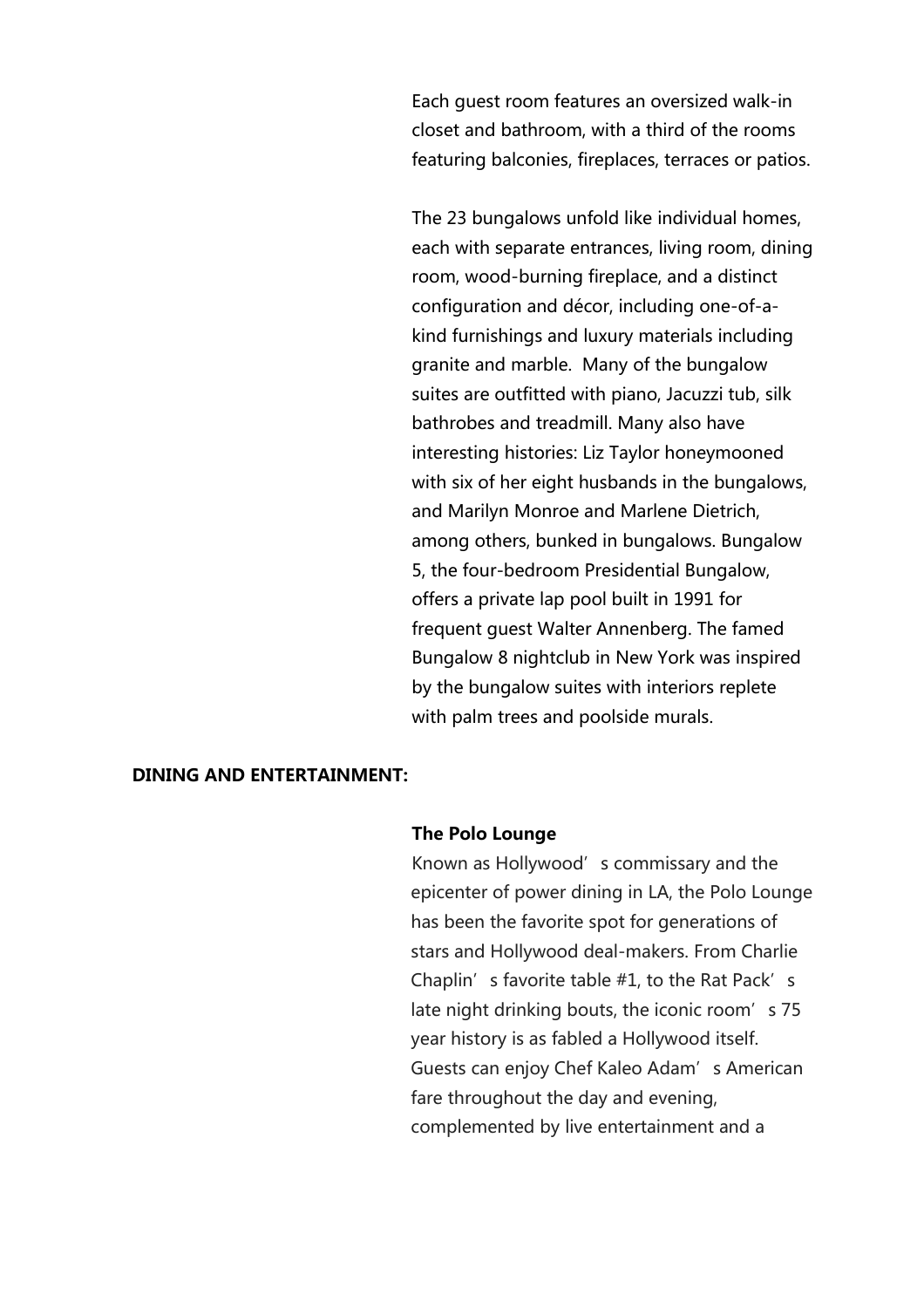spacious outdoor. Jazz music is also featured during Sunday Brunch.

# **The Fountain Room Coffee Room**

A historical landmark in and of itself, the 19 seat Fountain Coffee Room - a vintage soda fountain - first opened in the 1940s. Serving breakfast all day, the Fountain Coffee Room also serves lunch and dinner with an array of specialty salads, hot and cold sandwiches and burgers grilled to order. And for dessert; homemade natural ice creams, fresh baked pastries, pies, cakes and gourmet coffees.

## **The Cabana Café**

The Cabana Café's poolside setting is as inspired as the fresh and seasonal fare offered daily. The Cafe serves breakfast all day, fresh salads, wood-fired pizzas, sandwiches, burgers and smoothies in a casual-chic al fresco and fun environment. A bar and communal dining table are also offered.

# **Bar Nineteen12**

Named in honor of the year the hotel first opened, Bar Nineteen12 offers an elegant indoor bar and a beautiful terrace overlooking the pool, gardens and towering palms of Beverly Hills.

**SPA:** The Beverly Hills Hotel Spa is located on the Promenade level of the hotel. The 1,916-squarefoot spa has six treatment rooms including one couples' suite, separate steam rooms and saunas for men and women, and customized treatment and product innovations.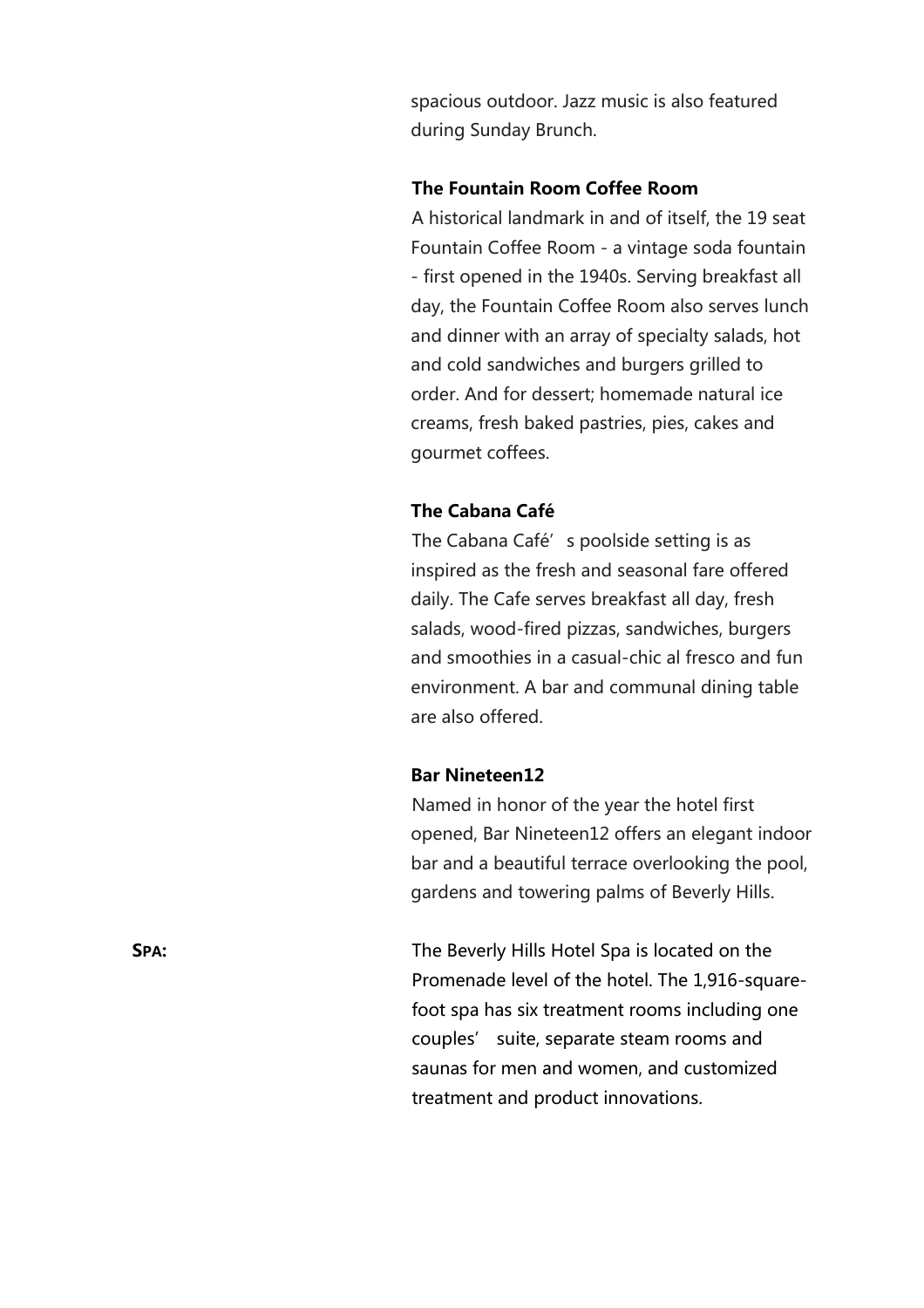Open seven days a week from 8 a.m. to 9 p.m., the Spa offers a treatment menu of more than 400 different remedies including signature services that allow clients to experience one-ofa-kind body therapies. For off-the-chart pampering and tranquility, the spa provides both in-room and poolside services.

**GUEST SERVICES:** With a 24-hour concierge and 24-hour room service, The Beverly Hills Hotel works around the clock to keep their guests happy and comfortable. To help guests feel at home, the hotel also offers guest-chosen daily newspaper delivery, digital interactive television entertainment system, business services, laundry & dry-cleaning services, complimentary shoeshine service, limousine & rental car service, as well as car detailing.

**GROUNDS:** The Hotel's 12 acres of landscaped grounds reflect a mature California Mediterranean landscape; many species on the grounds exist naturally in only three other areas around the world which share California's climate – the Mediterranean, Western Australia, and Southwest Africa. More than 180 plants, including palms, trees, shrubs, roses, ferns, herbs, perennials, biennials, vines, and bulbs make up the immense garden surrounding the property. The look is "non-manicured," but don't be fooled: A staff of gardeners keeps it all healthy and blooming, changing the flowers four times annually to ensure a succession of aromatic blossoms year round.

**HISTORY:** Built by Margaret Anderson in 1912 on land developed by Burton Green, the hotel was the